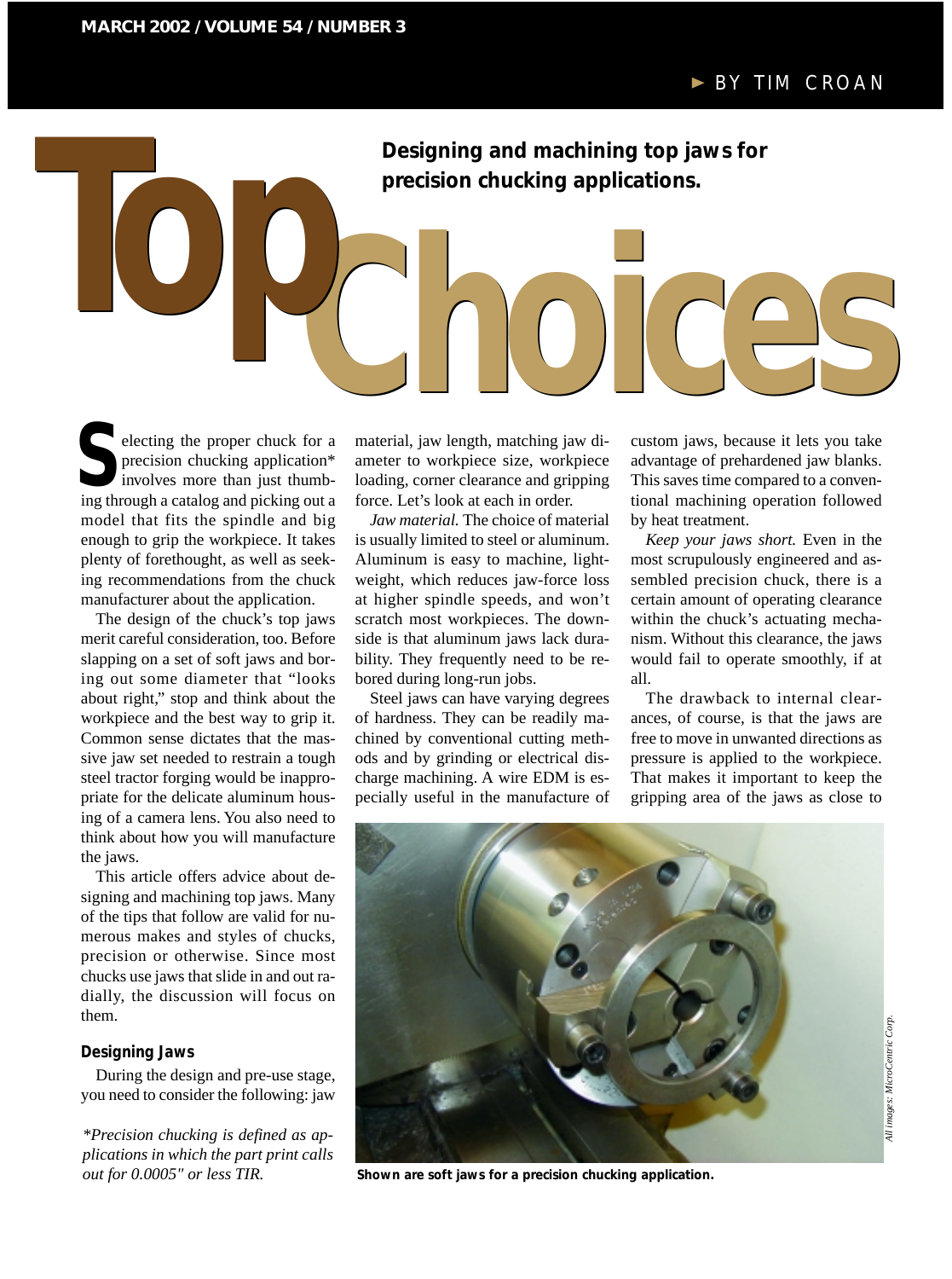**Finishing the bore to size, under preload.**

the chuck face as possible. Doing so maximizes rigidity and minimizes the effects of distance as a multiplier of inaccuracy. So, if your part is 3" long and the gripping length is only within the first inch, it makes no sense to use a 4" set of top jaws for the job (assuming tool clearance isn't an issue).

*Matching jaw diameter to workpiece size.* Although it's a hotly debated topic, most chuck makers will agree that the greatest accuracy is achieved when there's a single line of contact between the workpiece and the center of each jaw. This means that for OD clamping, the jaw diameter should be equal to or slightly larger than the maximum tolerance for the part (Figure 1). For ID clamping, the opposite is true: Jaw diameter should equal or be slightly smaller than the minus tolerance of the part (Figure 2).

When the diameter is such that there are two lines of contact per jaw, the gripping force on the workpiece increases but accuracy decreases.

*Workpiece loading.* One often-overlooked factor in precision chucking is the way operators load the workpiece into the chuck prior to clamping. Holding the workpiece straight as the jaws close around it can be difficult when loading by hand. If the part is loaded crookedly, the jaws may not clamp it squarely.

Errors from the workpiece axis being out of parallel to the machine spindle may appear as radial runout in the chuck. In reality, though, the chuck and

## **More is sometimes less**

**M** any people believe that if a chuck having two jaws is good, three must be better and six has to be a sure thing. They reason that with more jaws available to contact the workpiece, the "law of averages" will kick in and the part will readily find its "happy home" spot.

The argument has some validity, especially if there is pre-existing sloppiness in the chuck mechanism. The problem, though, is how do you guarantee that all the "slop" will be directed equally toward the chuck's center?

With a precision, self-centering chuck—in which all the jaws are supposed to move toward the centerline simultaneously—it is impractical to expect any more than three jaws to make contact on a given diameter.

Extra jaws—if they contact the workpiece at all—will spread the total jaw-force load over more points. This may help minimize distortion or out of roundness when machining thinwalled parts, but it won't improve concentricity.

Also, don't be too quick to blame the chuck for any out-of-roundness problems—a common complaint leveled against precision chucks. Look at the roundness of your part prior to precision chucking. If you clamp a distorted part, especially one that's thinwalled, the "good" roundness of the chuck jaws may squeeze the part into shape during clamping only to have it spring back when the jaws open.

Be sure to check the spindle bearings, too. Don't expect a 0.0001"-accuracy chuck to make round parts if the headstock sounds like a concretemixing truck coming down a dirt road! —T. Croan

jaws are not to blame. A solution may be to simply orient one jaw at 6 o'clock and rest the part on it during clamping.

A better solution is to add a simple banking step in the top jaw (Figure 3). Or, you could mount a separate part stop to the chuck body for the workpiece to locate against.

Part stops also prevent axial pushback during machining. In the case of automatic loading, it's usually easier to control the orientation of the workpiece during clamping. And for twinspindle turning, where work is trans-

ferred from one spindle to another, the chance for misalignment is greatly reduced during the second chucking.

*Watch your corners.* Good design practice for any part that will be ground makes allowance for grinding-wheel clearance in corners, as well as the inclusion of radii in corners to minimize cracking during heat treatment. For steel top jaws that are first roughed out and then finishground after heat treatment, incorporating these simple features can prevent a lot of grief down the road.

*Gripping force.* Most of us draw on past experiences or trial and error when deciding on the clamping force for a chucked part. Others rely on calculations and formulas involving torque and loads, friction and horsepower, or other parameters. Regardless of the method used, it's advantageous to have some idea of the force needed to hold a workpiece securely when preparing top jaws.

There are two basic ways to enhance



**Figure 1: For OD clamping, the jaw diameter should be such that there's a single line of contact between the chuck and jaw (left). When there are two lines of contact (right), gripping force increases but accuracy decreases.**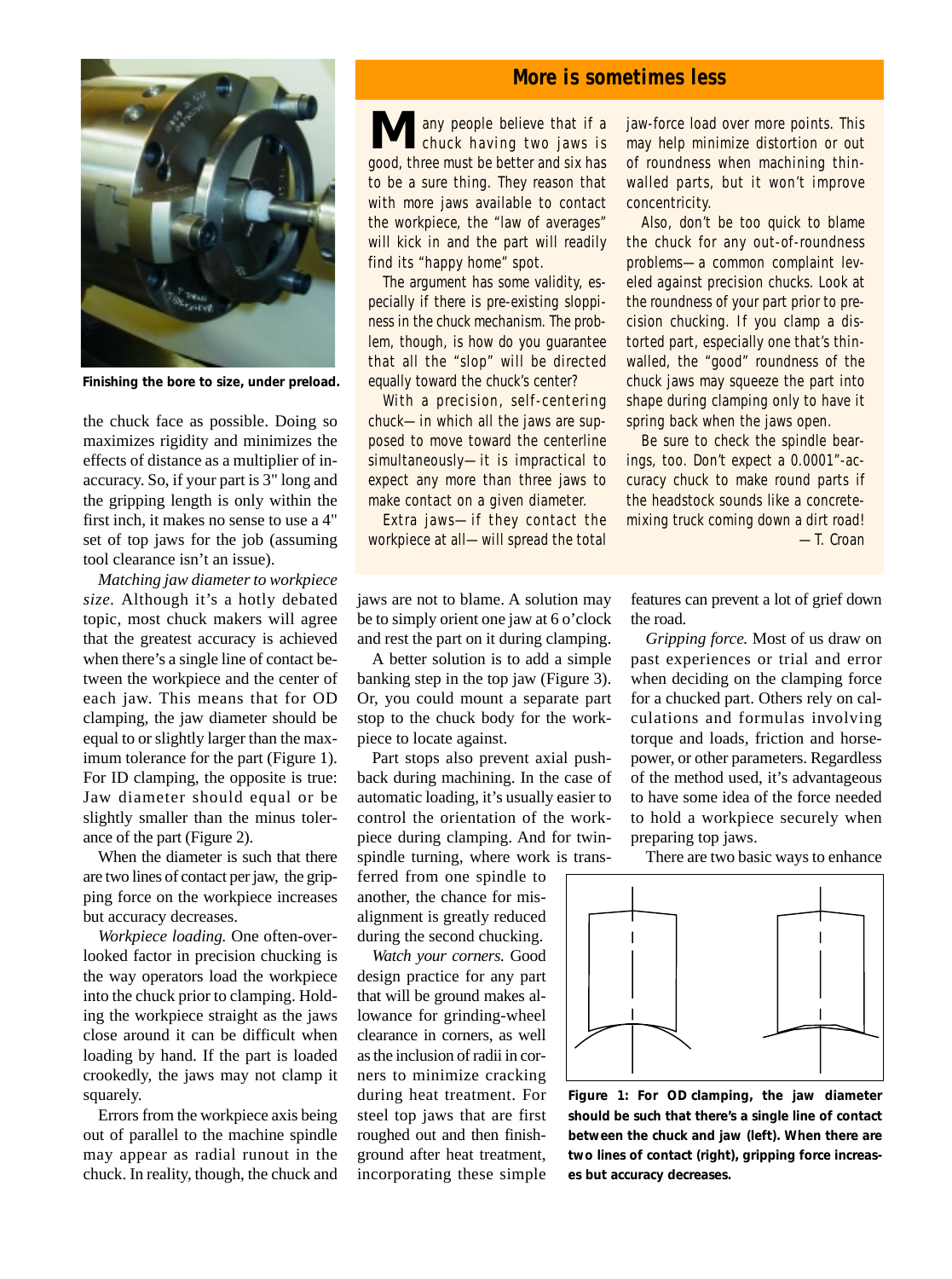

**Figure 2: For ID clamping, jaw diameter should equal or be slightly smaller than the part's minus tolerance (left).**

a chuck's ability to resist torque on the workpiece. The first is to increase the point load each jaw exerts on the part by jacking up the air or hydraulic pressure. The second is to increase the coefficient of friction between the jaw and workpiece.

Increasing the chucking force is not always the best answer, as there is an inverse relationship between high chucking pressure and accuracy. Most times when pressure increases, the chuck's

clamping mechanism is strained and it distorts. This degrades accuracy.

If your operation requires high clamping force and high precision, consider having a gritty carbide coating applied to the contact areas of top jaws. It will allow the chuck to operate at a reasonable pressure while still maintaining a solid "bite" on the part.

Several companies offer this coating service at a reasonable cost. Typically, the price of the treatment will be less than 10 percent of the total jaw set's cost. A 1- to 2-week lead time is needed for the treatment and jaws can be recoated.

If you're pressed for time, a careful sandblasting of the holding area will yield similar results. However, the

# **Preload, trim the fat**

nce top jaws are designed, it's essential that they be preloaded prior to finish boring. Even the best precision chucks have some operating clearance; preloading takes up these clearances and replicates the stresses jaws will experience.

Prestress jaws in the same direction and at the same pressure they will encounter during actual clamping. Various preloading methods involve the use of loading pins, plugs and rings.

The preloading method chosen will be dictated by workpiece shape, direction of clamping and the accessibility needs of the finishing tools. Sometimes you have to get creative, but the best methods generally involve the application of the preload at the point where the initial contact occurs between the jaw and workpiece.

For OD clamping, this is usually at the top of the jaws, away from the chuck face. As pressure is applied, the natural tendency is for the jaws' bottoms to continue moving toward center after they contact the workpiece. This causes the top to open up, allowing the part to wobble. Because of this, it's a bad idea to have the bottom of the jaws unsupported, especially as the jaws become very tall relative to their radial length.

Try to have as much of the workpiece buried inside the jaw as possible, with even contact top and bottom. Leaving relief in the middle one-third of the clamping length helps ensure this condition.

The problem also can be countered—and used to advantage—by grinding a slight amount of back taper into the jaws during the finish-machining step. This way, contact at the top is guaranteed first, for good accuracy, followed by the jaw bottoms "squeezing in" to support the rest of the workpiece.

Remove any excess jaw mass before putting top jaws to work, and dynamically balance them if they're to be used for high-speed turning.

—T. Croan



**Methods of preloading (arrows represent clamping direction): A) Loading pin at center of jaws. B) Ring inserted into a groove cut into jaw faces. C) Loading ring clamped between pins inserted into holes in jaw faces. D) ID clamping jaws using loading ring around OD of jaws.**